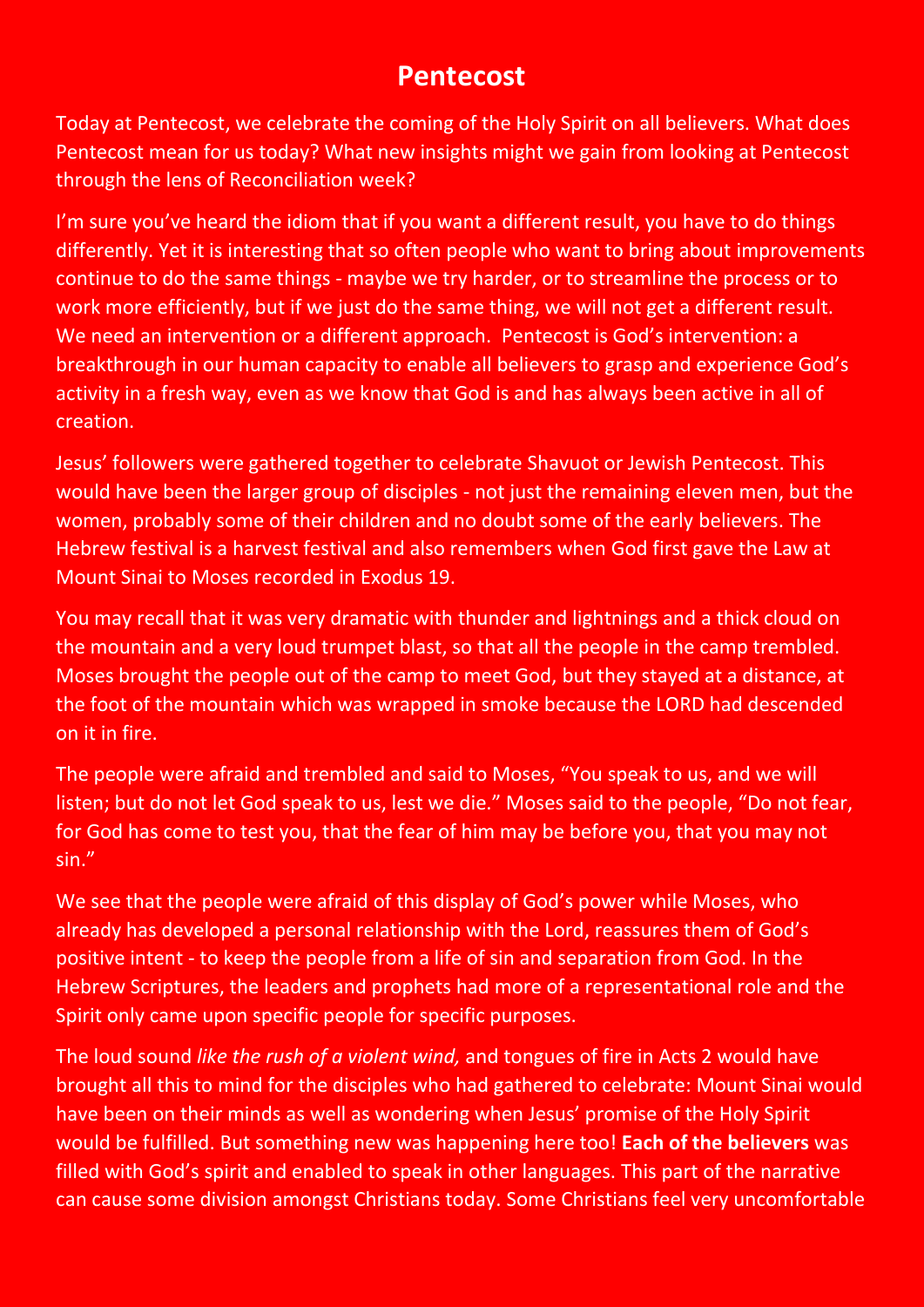when we talk about speaking in other languages in the Spirit, or 'tongues' as it is often called.

My understanding is two-fold: firstly, the Spirit had a specific purpose that day for these



Galilean disciples to be able to communicate with the Jewish people who had gathered from across the known world and so spoke different languages. Suddenly they could hear the Gospel message in their own heart language. And their response was swift and widespreadover 3,000 people put their trust in Jesus as Messiah that day!

Peter's explanation in Acts 2 is that this is a fulfillment of

the prophet Joel, that in the last days God's Spirit would be poured out, with one of the results being "prophecy," or speaking forth God's words. The events of Acts 2 are the result of God's Spirit at work. **There is a new revelation happening.** Jerusalem has become the location of re-creating Mount Sinai and the words of the disciples are a new word from God. This is not a negation and replacement of the Law of Moses. It is rather a fulfillment of the hopes of the Torah and the Prophets, a fulfillment of the hopes of the Jewish people in the appearance of the Messiah, and this calls for a new word from on high.

My second understanding of the Spirit coming on all believers is that the Spirit is **given to us as a common gift and equips us for to live as Jesus taught**.

Jesus says this in today's gospel, John 14: *<sup>15</sup> 'If you love me, you will keep my* 

An advocate is someone who stands by us, to guide and advise us, to point us in the best way to proceed in tricky situations. We might need an advocate in a matter of law, or to stand up for us when we need a 'stronger voice'- so we have disability advocates and an ombudsman operates as an advocate in telecommunication or other commercial disputes. We need the Spirit to guide and empower us to live as Jesus says, keeping his commandments.

There is a **definite individuality about the gifts given** and the way we exercise them. This is clearly taught in 1Corinthiand 12 and 14 as well as Romans 12. **Some Christians willingly embrace the spiritual language of prayer**, while others may have different gifts. We **do not need to fear God's gifts** as they are given to build us up and to enable us to live in God's peace. As Jesus said, in *<sup>27</sup> Peace I leave with you; my peace I give to you. I do not give to you* 

When we view Pentecost through the lens of reconciliation, we see how much we have to learn from our first nations brothers and sisters. We are called to reset our values, our aims